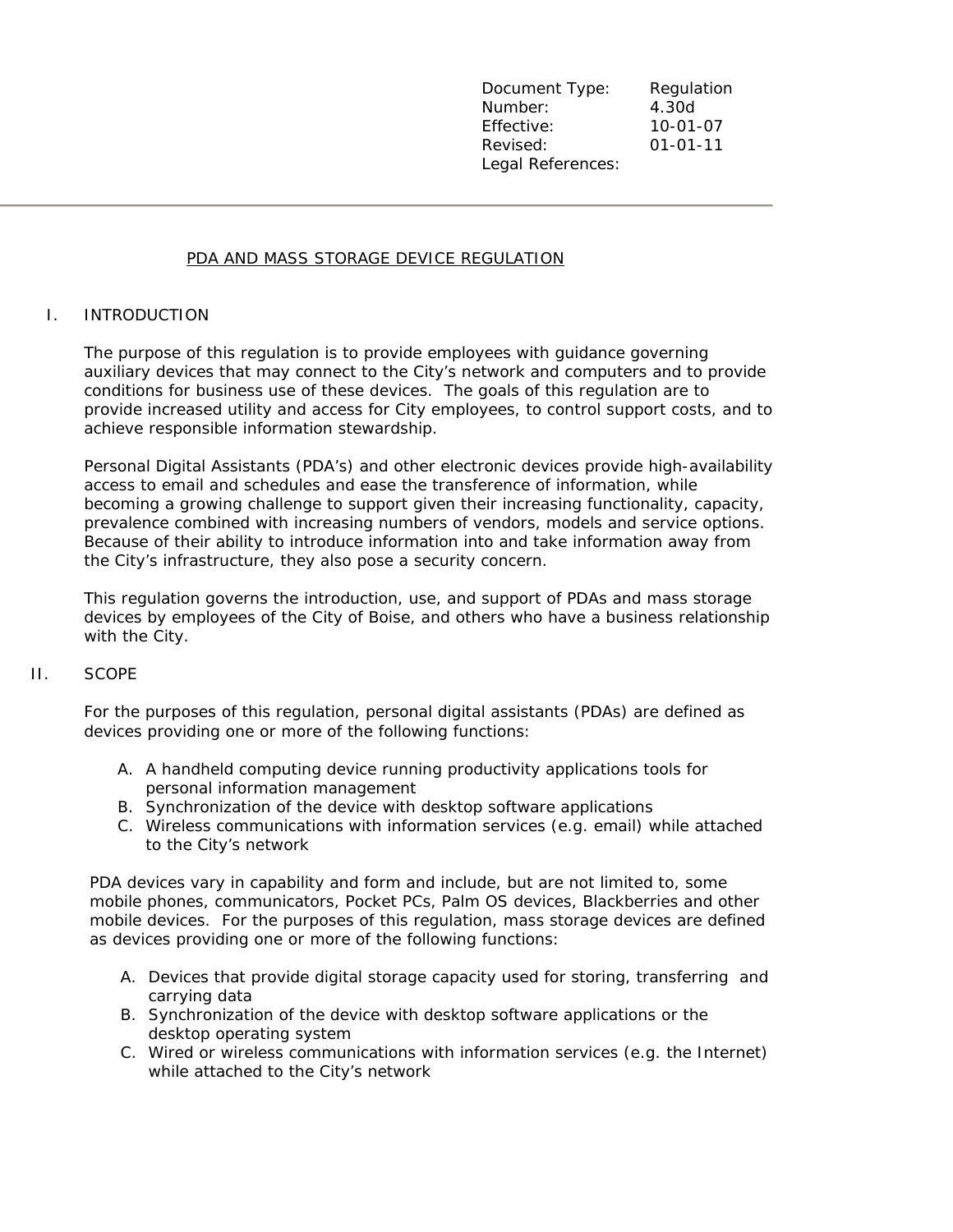Mass storage devices vary in capability and form and include such devices as flash memory storage devices (also known as USB Keys, Jump Drives, Thumb Drives, Flash Drives and Pen Drives), Zip drives, MP3 Players, iPods, and so forth.

Devices that connect to the City's PCs must be able to operate under "User" level security. Those that require "Administrator" access to operate are not allowed.

Boise City Information & Technology Department and its team members are charged with managing the City's computing infrastructure and this regulation. City Supervisors and Managers are charged with determining the suitability of purchasing and introducing these devices into the City, given the expected utility, cost, and security threat of use of these devices.

# III. REQUIRED APPROVAL

Manager/supervisor approval is required to purchase a Personal Digital Assistant (PDA) or Mass Storage Device or any other device that can connect to the City's network or computers and download, upload, or store data.

Only City approved PDA or Mass Storage Devices may be used on the City's infrastructure. The Information & Technology Department maintains a list of allowed and supported devices. An exception to this general rule is made when an outside entity provides information on a device for temporary, immediate use by the City. In this case, the device must be surrendered to City personnel, who then can read from the device on City equipment outfitted with a current virus scanner. For example, a presentation loaded on a non-employee's USB Memory Device for use within the City.

## IV. SECURITY

The devices covered by this regulation are not considered secure computing devices.

- A. Only non-confidential information should be stored on these devices
- B. If a password protection feature is offered, it must be enabled
- C. If encryption is provided on the device, it must be enabled
- D. Passwords should never be stored on these devices unless they are encrypted
- E. When not in use, they must be secured in a locked cabinet or drawer to prevent loss or theft

### V. MONITORING AND PRIVACY

The City monitors the use of its PDA's and mass storage devices to ensure that these resources are used effectively, appropriately, legally, and in accordance with the City's policies and regulations. The City may monitor randomly, in response to a particular problem, or, in some cases, continuously. The City reserves the right to inspect any and all information stored on or in PDA's and mass storage devices. The City also reserves the right to inspect any and all messages and data sent and received. The City may also choose or be required to publicize this data.

Employees using the City's PDA's and mass storage devices expressly waive any right of privacy in anything they create, store, send, or receive on a City PDA or mass storage device or through the City provided Internet, other computer network and/or any other City resources.

Employees should not consider any electronic communication, media or services to be either private or secure. Although PDA's and mass storage devices can be protected by passwords, employees should not assume that the passwords provide them with